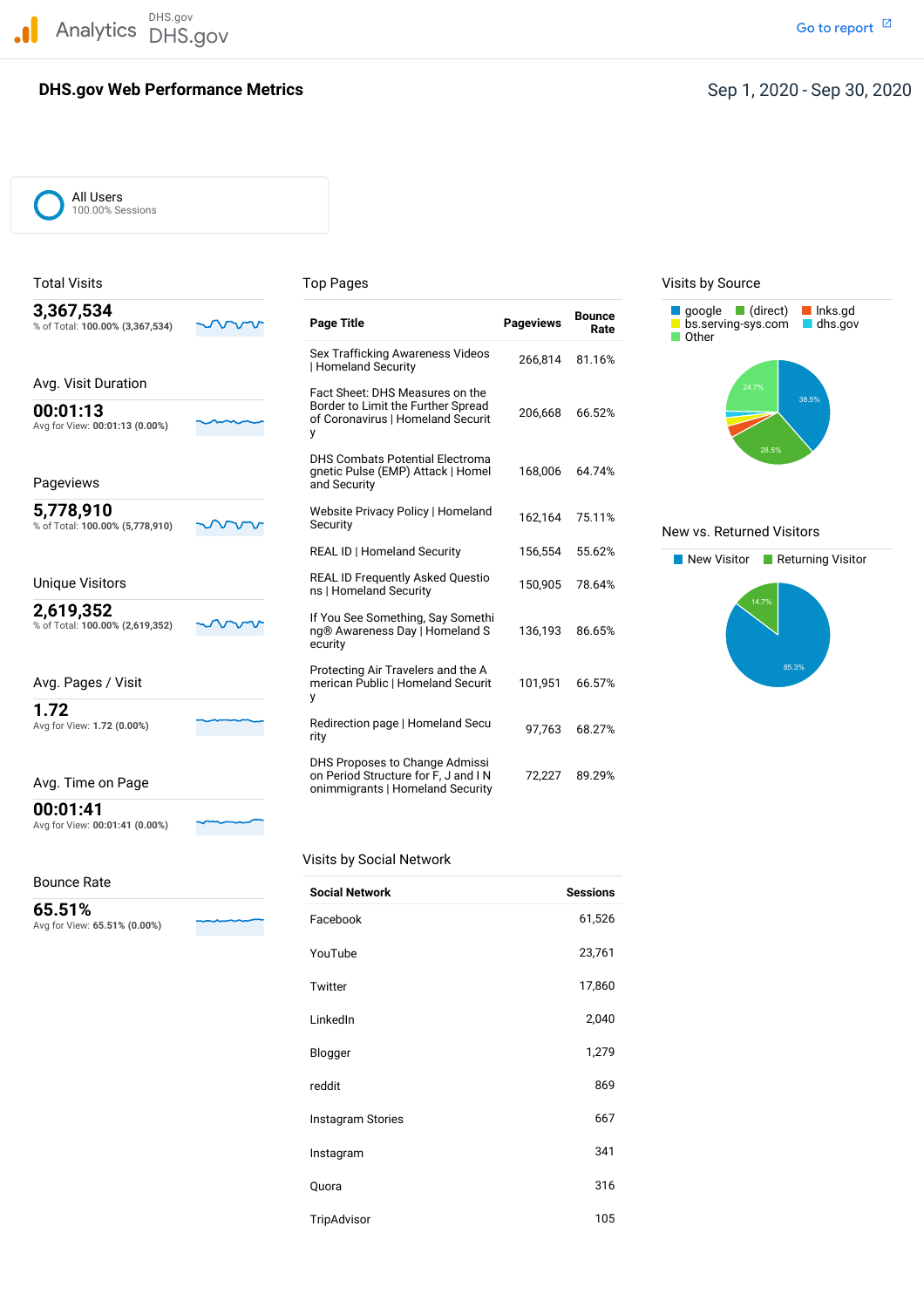DHS.gov Analytics DHS.gov and the contract of the contract of the contract of the contract of the contract of the contract of the contract of the contract of the contract of the contract of the contract of the contract of the cont

## **DHS.gov Search Performance Metrics**

All Users 100.00% Sessions

| 3,367,534<br>% of Total: 100.00% (3,367,534) | $\sim$ | <b>Search Term</b> | <b>Total Unique</b><br><b>Searches</b> | Organic<br><b>Searches</b> | New Visitor<br>Returning Visitor |
|----------------------------------------------|--------|--------------------|----------------------------------------|----------------------------|----------------------------------|
|                                              |        | global entry       | 522                                    | 0                          | 14.7%                            |
| <b>Total Internal Searches</b>               |        | Emp                | 406                                    | 0                          |                                  |
| 79,749<br>% of Total: 100.00% (79,749)       |        | careers            | 397                                    | $\mathbf 0$                | 85.3%                            |
|                                              |        | travel             | 397                                    | 0                          |                                  |
|                                              |        | emp                | 339                                    | 0                          |                                  |
| <b>Total External Searches (Google)</b>      |        | white suprema      | 339                                    | 0                          |                                  |
| 1,163,210                                    |        | cy                 |                                        |                            | Avg. Visits per Visitor          |
| % of Total: 34.54% (3,367,534)               |        | real id            | 319                                    | 0                          | Other                            |
|                                              |        | <b>EMP</b>         | 310                                    | 0                          |                                  |
|                                              |        | jobs               | 310                                    | 0                          | 17.8%                            |
|                                              |        | brazil             | 281                                    | 0                          | 9.5%                             |

Visits to DHS.gov **New You Accord Top Internal Searches by Search Term** New vs. Returned Visitors





Top External Searches (Google - as reported)

| <b>Page Title</b>                                                                                             | <b>Sessions</b> |
|---------------------------------------------------------------------------------------------------------------|-----------------|
| Fact Sheet: DHS Measures on the Bord<br>er to Limit the Further Spread of Corona<br>virus   Homeland Security | 150,528         |
| Sex Trafficking Awareness Videos   Ho<br>meland Security                                                      | 124,131         |
| Homeland Security   Home                                                                                      | 63,782          |
| REAL ID Frequently Asked Questions  <br><b>Homeland Security</b>                                              | 55.260          |
| <b>REAL ID   Homeland Security</b>                                                                            | 45.007          |
| <b>DHS Combats Potential Electromagneti</b><br>c Pulse (EMP) Attack   Homeland Secur<br>ity                   | 30,150          |
| What Is Human Trafficking?   Homelan<br>d Security                                                            | 27,335          |
| Protecting Air Travelers and the Americ<br>an Public   Homeland Security                                      | 20,835          |
| Immigration Data and Statistics   Home<br>land Security                                                       | 15,651          |
| Search Job Postings   Homeland Securi<br>ty                                                                   | 13.948          |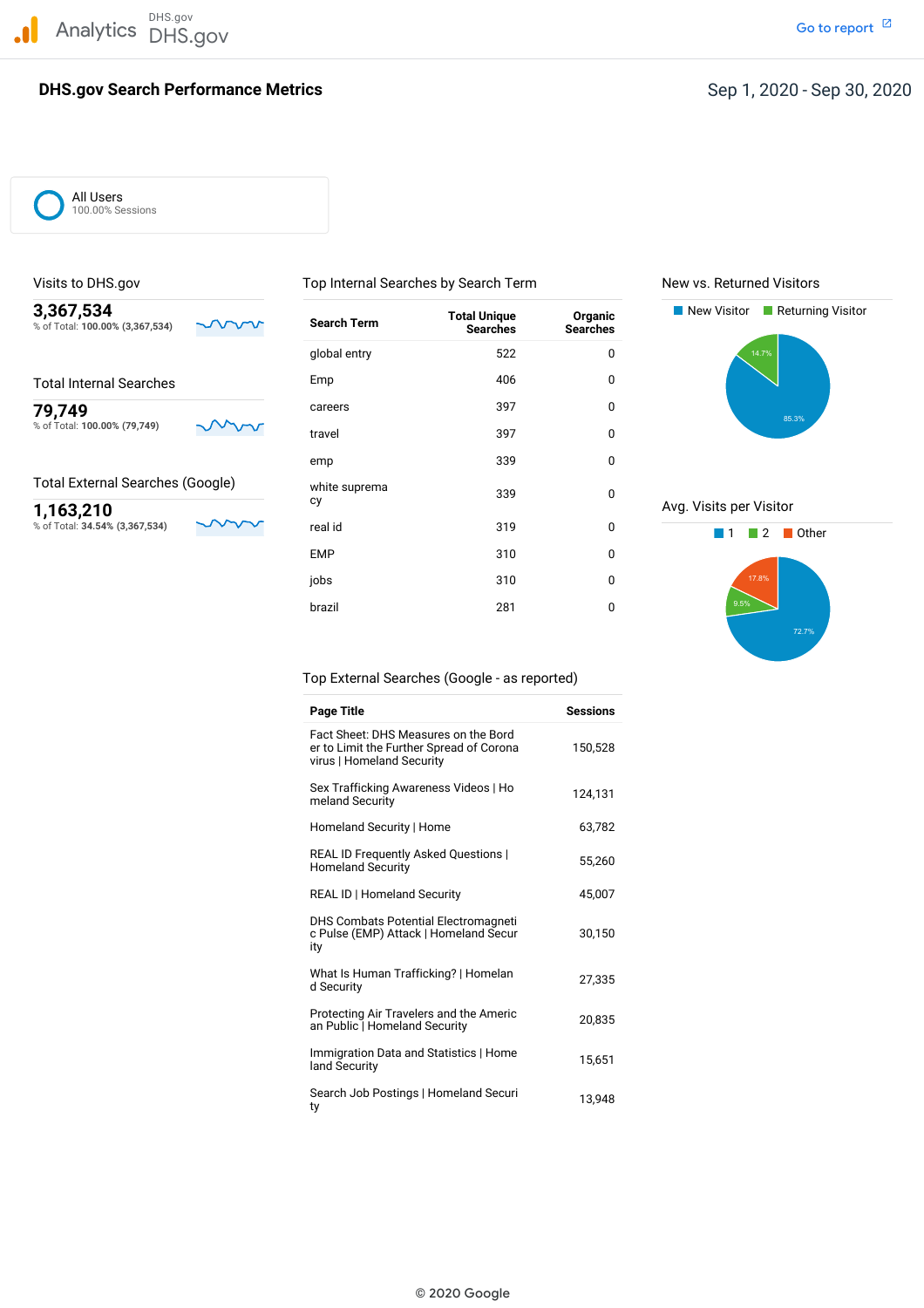# **DHS.gov Customer Satisfaction Survey**

Time Period: 09/01/2020‐ 09/30/2020

# **Overall Customer Satisfaction Score 69.49**

| How would you rate your overall experience today?                         |                  |               | 67.39 |
|---------------------------------------------------------------------------|------------------|---------------|-------|
| <b>Answer Choices</b>                                                     | <b>Responses</b> | <b>Points</b> | Score |
| • Outstanding                                                             | 293              | 100           | 29300 |
| • Above Average                                                           | 271              | 75            | 20325 |
| • Average                                                                 | 236              | 50            | 11800 |
| • Below Average                                                           | 66               | 25            | 1650  |
| • Poor                                                                    | 70               | 0             | 0     |
| Total                                                                     | 936              |               | 63075 |
| Were you able to complete the purpose of your visit?                      |                  |               | 59.51 |
| <b>Answer Choices</b>                                                     | <b>Responses</b> | <b>Points</b> | Score |
| • Yes                                                                     | 557              | 100           | 55700 |
| $\cdot$ No                                                                | 379              | 0             | 0     |
| Total                                                                     | 936              |               | 55700 |
| Would you still return to this website if you could get this              |                  |               | 85.68 |
| information or service from another source?                               |                  |               |       |
| <b>Answer Choices</b>                                                     | <b>Responses</b> | <b>Points</b> | Score |
| • Yes                                                                     | 802              | 100           | 80200 |
| • No                                                                      | 134              | 0             | 0     |
| Total                                                                     | 936              |               | 80200 |
| Will you recommend this website to a friend or colleague?                 |                  |               | 80.88 |
| <b>Answer Choices</b>                                                     | <b>Responses</b> | <b>Points</b> | Score |
| • Yes                                                                     | 757              | 100           | 75700 |
| • No                                                                      | 179              | 0             | 0     |
| Total                                                                     | 936              |               | 75700 |
| Please describe your experience finding your way around                   |                  |               | 62.47 |
| (navigating) DHS.gov today.                                               |                  |               |       |
| NOTE: Excludes "Other" responses                                          |                  |               |       |
|                                                                           |                  |               |       |
| <b>Answer Choices</b>                                                     | <b>Responses</b> | Points        | Score |
| · Encountered no difficulties                                             | 531              | 100           | 53100 |
| • Had technical difficulties (e.g. error messages, broken links)          | 18               | 0             | 0     |
| . Links did not take me where I expected                                  | 38               | 0             | 0     |
| . Links / labels are difficult to understand, they are not intuitive      | 58               | 0             | 0     |
| . Navigated to general area but couldn't find the specific content needed | 139              | 0             | 0     |
| • Too many links or navigational choices                                  | 29               | 0             | 0     |
| . Would often feel lost, not know where I was                             | 37               | 0             | 0     |
| Total                                                                     | 850              |               | 53100 |
| How was your experience using our site search?                            |                  |               | 51.28 |
| NOTE: Excludes "Did not use search" and "Other" responses                 |                  |               |       |
| <b>Answer Choices</b>                                                     | <b>Responses</b> | <b>Points</b> | Score |
| · Encountered no difficulties                                             | 240              | 100           | 24000 |
| . I was not sure what words to use in my search                           | 50               | 0             | 0     |
| . Results were not helpful                                                | 77               | 0             | 0     |
| . Results were not relevant to my search terms or needs                   | 36               | 0             | 0     |
| - Results were too similar / redundant                                    | 19               | 0             | 0     |

33 13 **468** 0  $\pmb{0}$ 

 $\overline{\mathbf{0}}$ 0 **24000**

▪ Returned not enough or no results ▪ Returned too many results